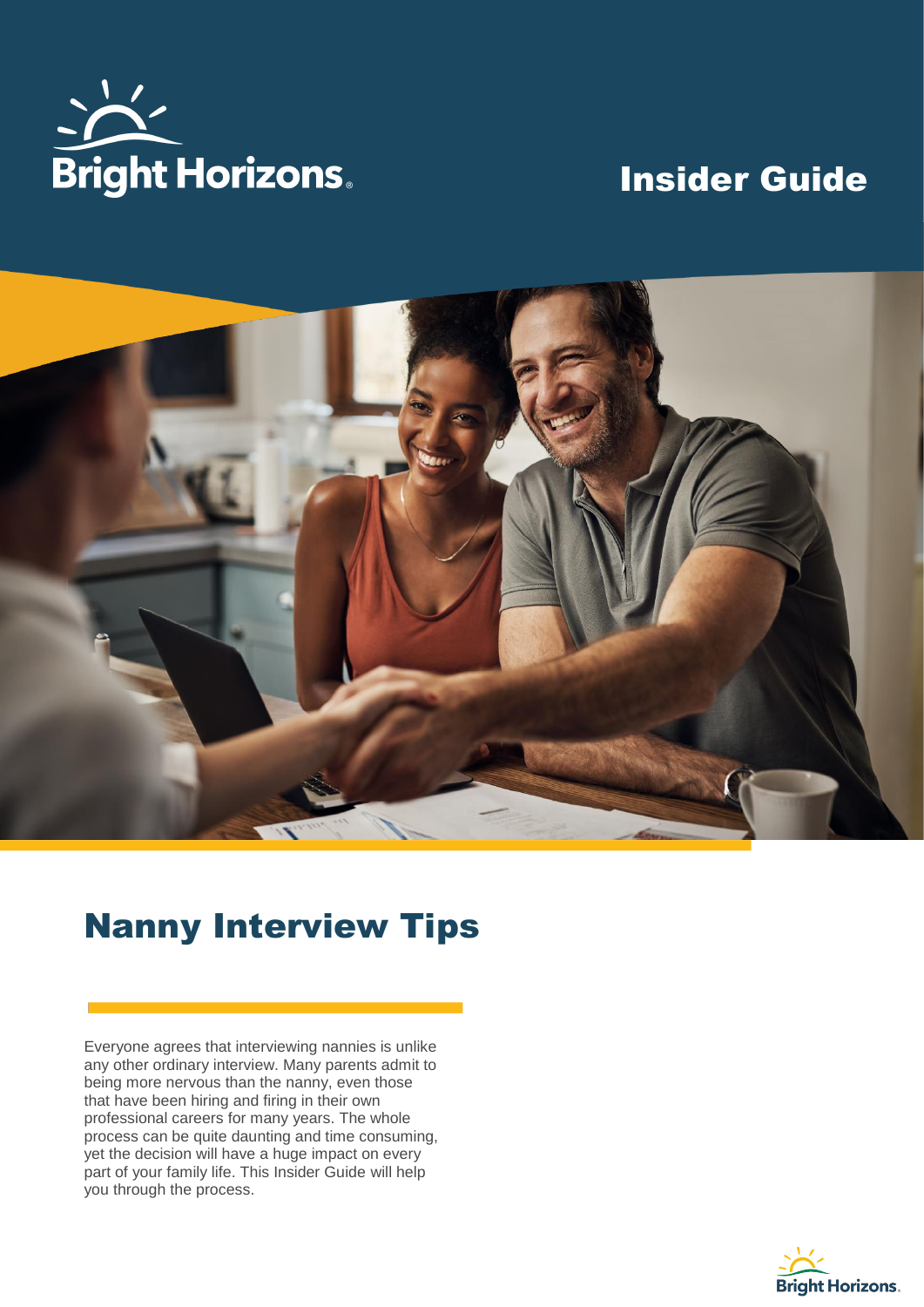# **Call Referees**

If possible and time allows try and speak to one of their previous employers before the interview.

## **Ask the nanny to bring all necessary documentation**

Including original certificates, work visas, photo identification/ passport, driving license, latest police check etc**.**

## **Directions**

Ensure your nanny has good directions to your home address, as well as your contact details. Punctuality gains marks so help your nanny achieve them.



## **Interview together**

Do spouses partners want to be involved and if so at what stage? Some nannies will tell you that they find it quite intimidating being interviewed by more than one person, so tell them what to expect beforehand. Perhaps spouses' partners could be caring for the children in another part of the house so that they can become involved once all the formalities are completed.

#### **Silence the phone**

Choose somewhere comfortable for you and the interviewee to sit where you can both see each other clearly.

#### **Be really clear on what you are looking for**

Think about work arrangements, priorities, and other family members' styles of discipline. These are doubly important if you plan to share a nanny with another family.

#### **Telephone screening**

It's always a good idea to have spoken to potential candidates on the phone first. Although it's time consuming this could save you time in the long run eliminating nannies that you're not interested in and those that potentially won't show up for interview, which can be quite common! You may also like to use a skype or video call as an additional means of early assessment.

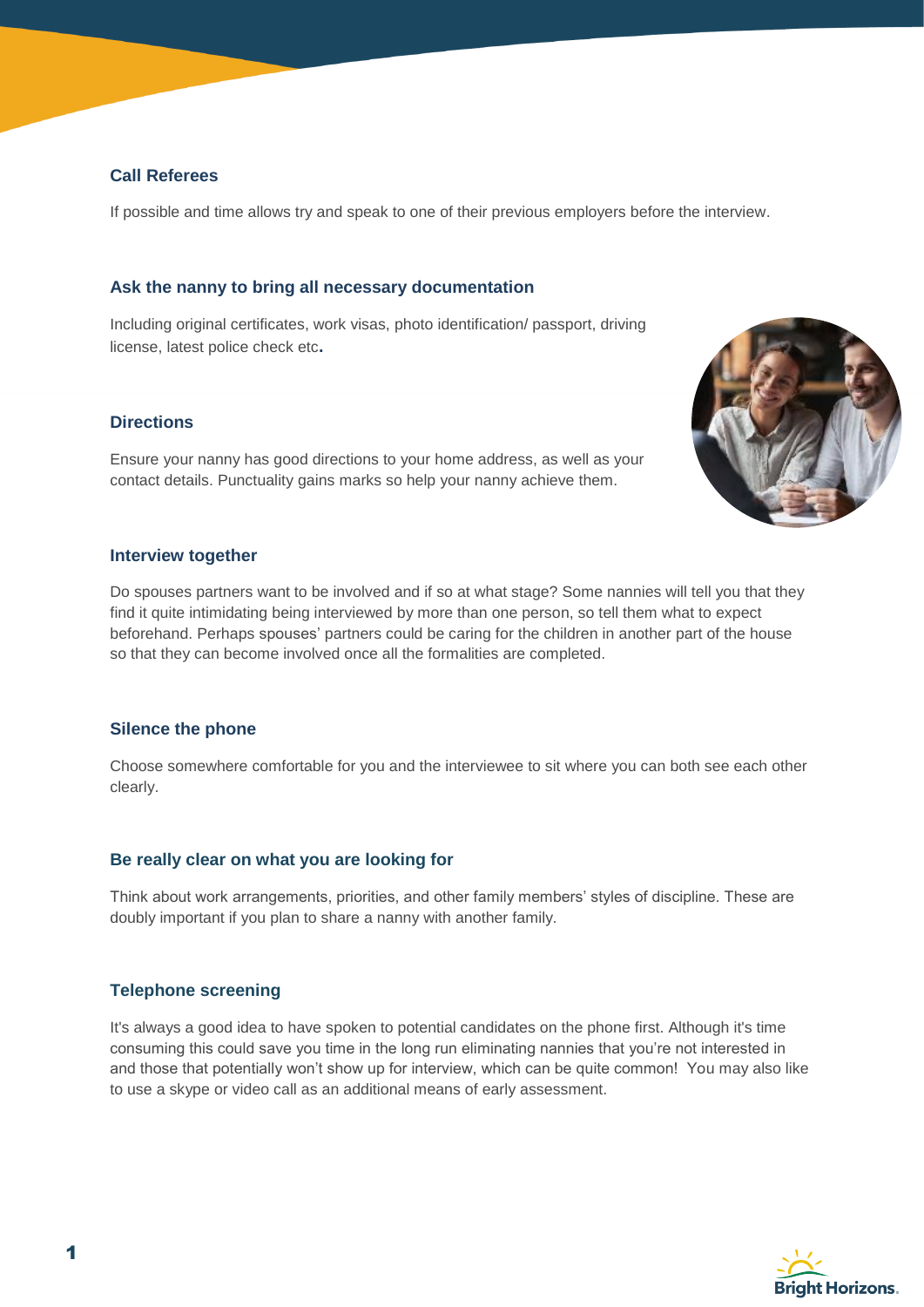# **Be prepared; have a list of questions**

Nanny interviews can be quite relaxed and informal but it's really important that nothing gets forgotten. You may like to note how well the candidate has answered specific questions.

#### **Don't make instant decisions**

Don't make any snap decisions if the perfect candidate arrives for interview. As above, be fair and continue with the full interview, it's sometimes easy to find yourself answering questions, making things easier because of first impressions.

#### **Ask Questions**

If you feel something is not quite right or something bothers you, ask questions.

#### **Do discuss 'The Big Four'**

Talk about pay, hours, holidays and benefits.

#### **Allow enough time for each interview**

It can be really embarrassing for all concerned if things overrun and the next candidate is left waiting in the kitchen! We would normally suggest around one hour for the initial interview.

#### **Don't leave it too long before making a decision**

Good nannies aren't normally on the job market for long. If you think you've found the right candidate and are keen to go ahead only ever offer a position subject to satisfactory written references, and perhaps a paid trial day.

# **Ensure you fully check references and complete a DBS, PVG, AccessNI or Guarda Vetting check**

Do not accept references which a nanny brings to the interview. Previous employers are often more open on the telephone and you will be able to probe on anything especially important to you that isn't mentioned in a written reference.

#### **Finally, trust your intuition**

There is a Mary Poppins out there for everyone